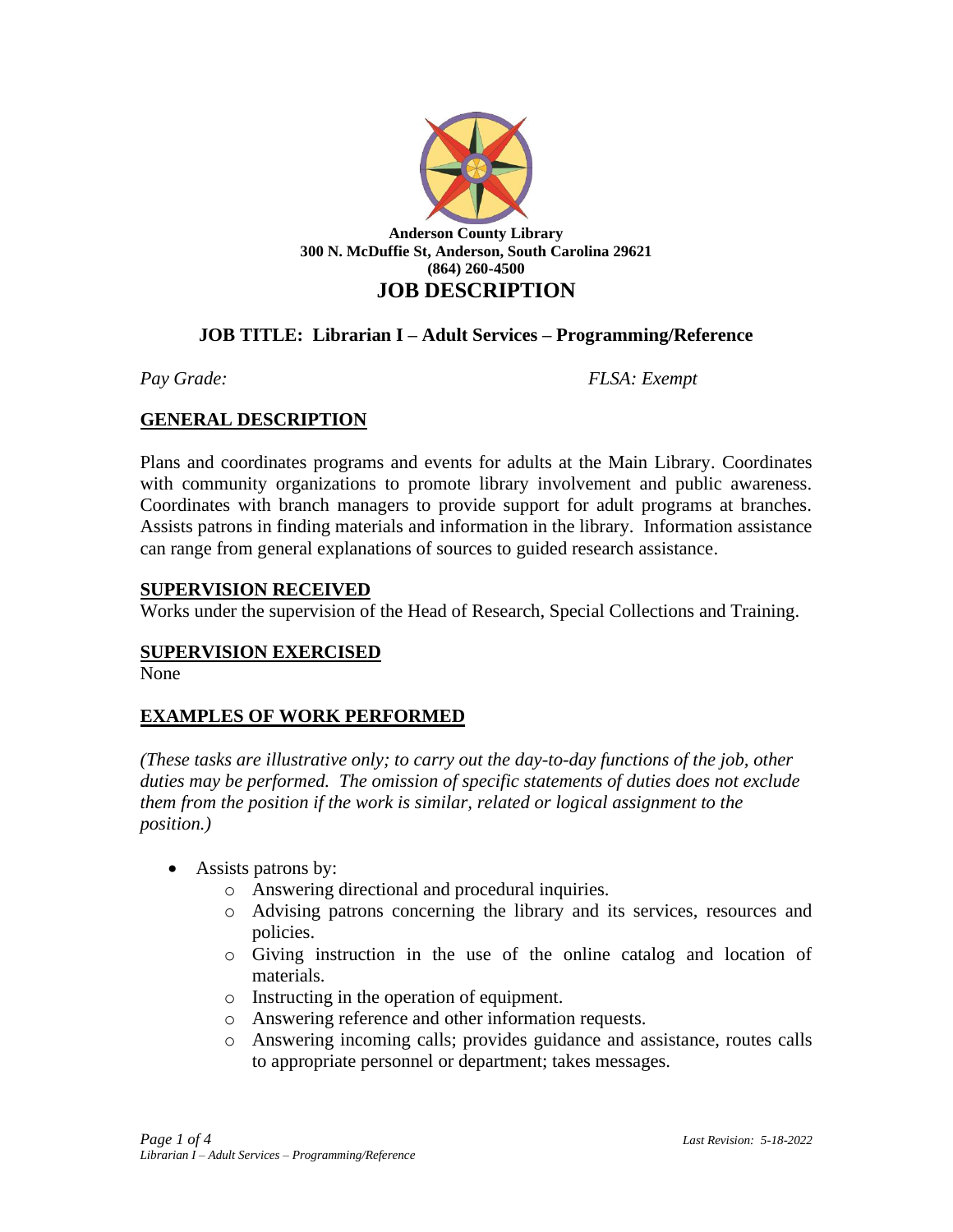- Evaluates present circulating collection for age, condition, and currency in assigned subject areas. Makes deletions based on criteria from the Collection Development Policy.
- Selects materials for the general collection in assigned areas.
- Coordinates Adult programs and services by:
	- o Creating Adult programs and activities for the Main Library.
	- o Coordinating with Marketing to promote Adult programs at the Main Library.
	- o Tracking programs offered and attendance statistics.
	- o Coordinating with other staff members library-wide to ensure that library services and events are publicized in a timely manner.
	- o Coordinating with branch managers to provide support for adult programs at their branches.
- Provides assistance to patrons in finding materials and information in the library; instructs and demonstrates to patrons of all ages, skill and education levels the use of reference tools, and provides general explanations of library online database systems.
- Assists with Book-a-Librarian appointments. May teach classes on library materials and services as assigned.
- Secures materials and information for library users from computer networks, databases or the collection.
- Assists patrons in the use of the Internet, computers, printers, photocopiers, fax machines, microfilm readers and personal devices.
- May assist patrons with genealogy and local history research.
- May compile bibliographies, pathfinders and lists of materials to interest adults and promote effective library use.
- Performs supervisory related duties such as opening and closing procedures for the Main Library, securing money, setting alarms, and ensuring safety and security.
- May serve as the librarian in charge of the building on nights or weekends.
- Maintains professional development through various workshops, literature, and other means; consults and shares information with co-workers and other library workers.
- Maintains confidentiality of Library patron records.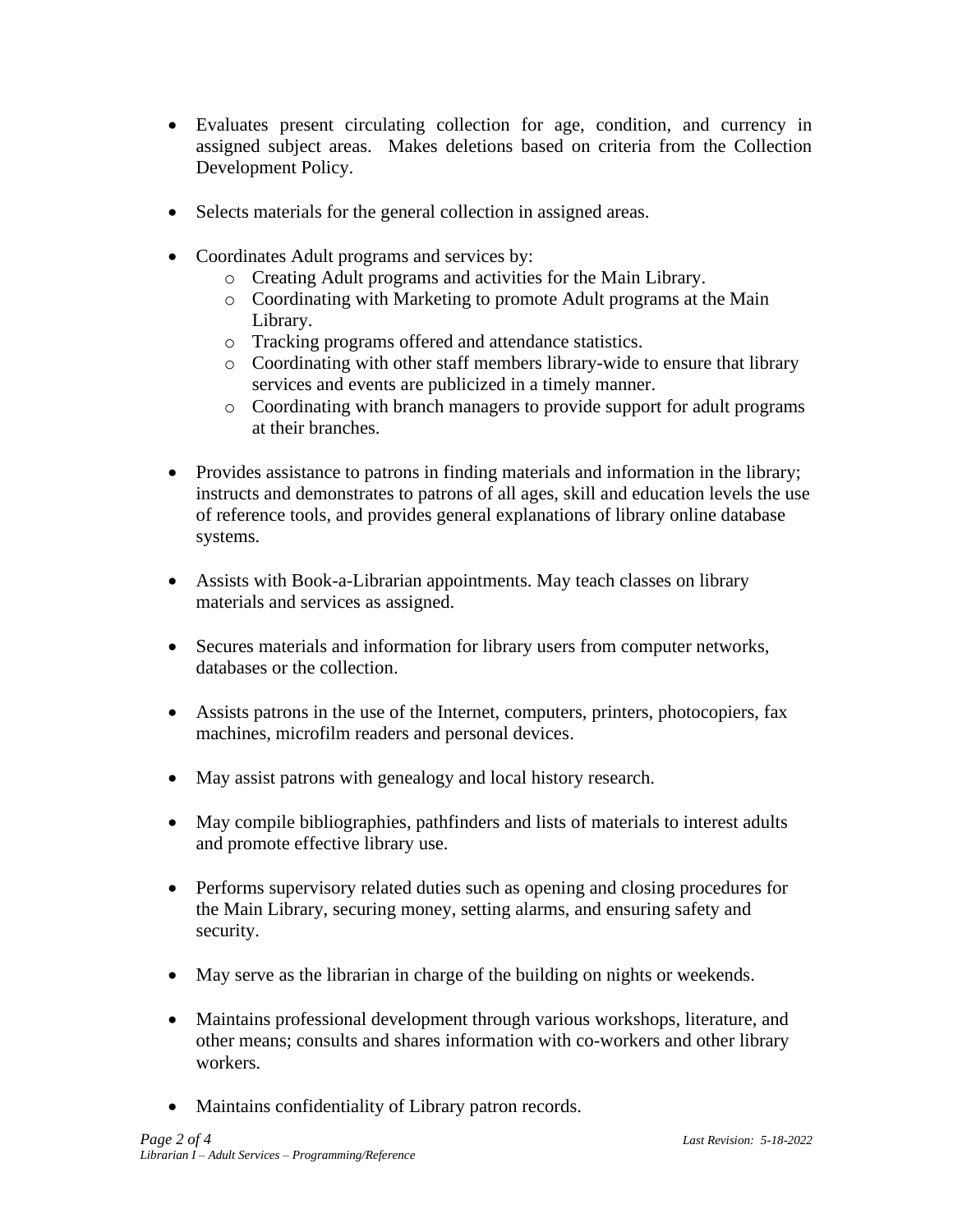- Conducts tours of the library for special interest groups.
- Maintains office equipment including providing paper and toner for copiers and printers as needed.
- Able to assist in changes of daily work schedule due to unexpected public demands.
- Required to work nights and weekends as scheduled.
- Cross-trains to provide backup for other positions as required. May fill in for other positions within the Library System.
- Performs other related duties as required.

# **REQUIRED MINIMUM QUALIFICATIONS**

Education and Experience:

- (A) Master's degree in library science from an American Library Association accredited university and
- (B) One year of previous library experience in reference, preferred

## Necessary Knowledge, Skills and Abilities:

- (A) Knowledge of standard library functions, practices, and procedures; working knowledge of books, authors and literature; general computer knowledge.
- (B) Excellent research, clerical and computer skills, including internet experience; ability to perform detailed and precise work.
- (C) Familiarity with current consumer technology such as smartphones and tablets; willingness to adapt to changing technologies and to troubleshoot and solve problems.
- (D) Ability to establish and maintain effective working relationships with the general public, employees, branch managers and system personnel; ability to communicate effectively orally and in writing; ability to work in a team environment as well as independent work.
- (E) Ability to adjust to changes in the daily work schedule; ability to handle multiple projects at the same time. Ability to exercise independent judgment.
- (F) Must possess a valid driver's license or the ability to obtain one.

## **TOOLS AND EQUIPMENT USED**

Personal computer, including word processing and spreadsheet software, fax machine, calculators, printer, copier, cash register and credit card machine.

## **WORK ENVIRONMENT**

The work environment characteristics described here are representative of those an employee encounters while performing the essential functions of this job. Reasonable